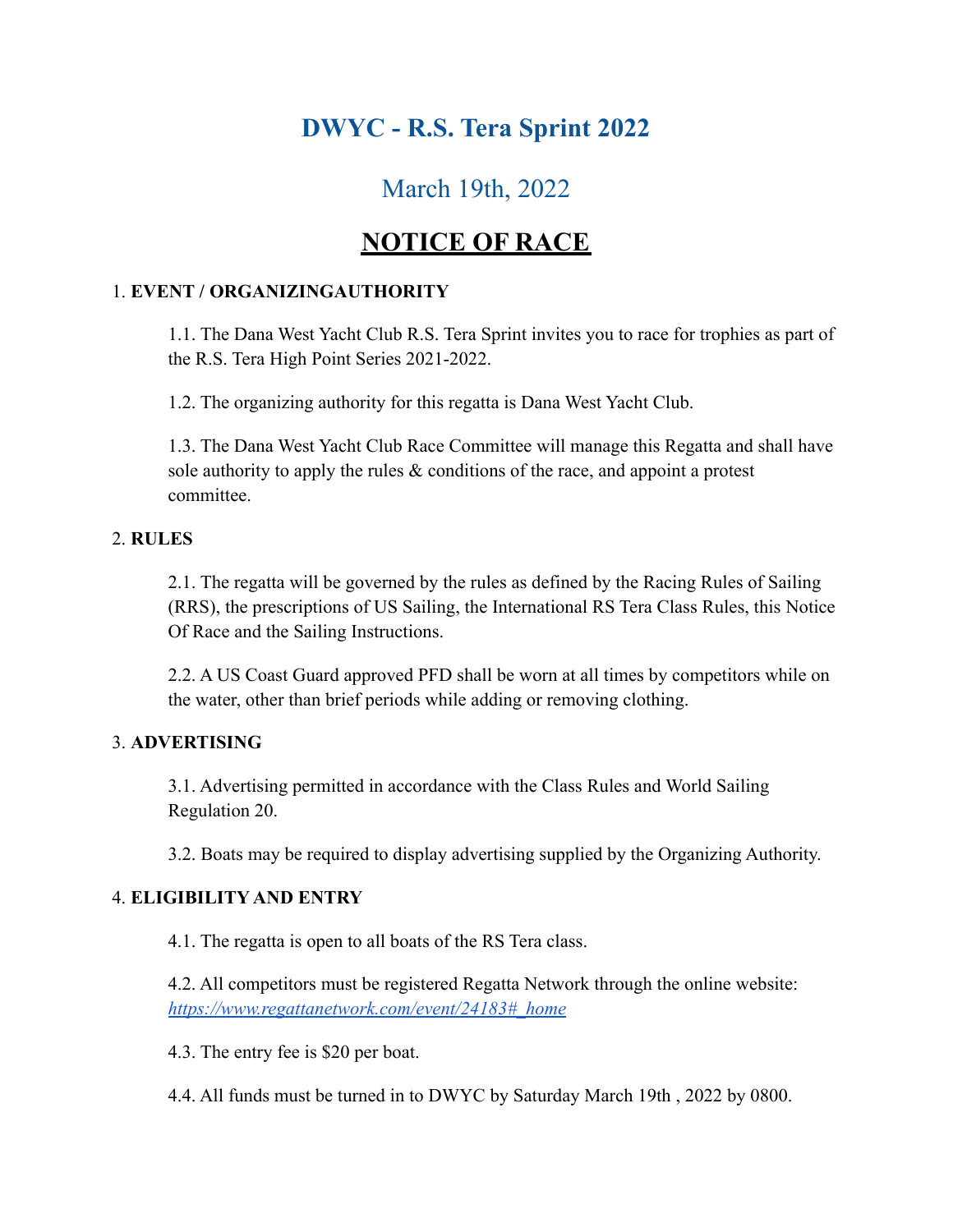## **SCHEDULE OF EVENTS Saturday, March 19th - Dana West Yacht Club, 24601 Dana Dr, Dana Point, CA 92629**

1000 – 1030 Registration & Check-In.

1030 – 1045 Competitor's Meeting. Coach and Support Boat Meeting immediately following Competitor's Meeting.

1130 – First Warning Signal. Subsequent warnings to follow ASAP.

No race started after 1600.

1700 Awards Ceremony at DWYC.

#### 5. **SAILING INSTRUCTIONS**

6.1. The Sailing Instructions will be available online on the Regatta Network website..

#### **7. VENUE AND COURSES**

7.1. Racing will take place in the ocean outside of the Dana Point Harbor breakwall.

7.2. If conditions do not permit sailors to compete safely in the ocean the race course will be moved inside the Dana Point Harbor.

7.3. The Sailing Instructions will include a course chart and schedule of races.

7.4. Sailors should bring adequate clothing, food, and water to be prepared for a day of competitive racing on the water.

### **8. SCORING**

8.1. The races will be scored on the water, and results will be posted on the notice board at DWYC as they become available. Scores can be found on the window adjacent to the front entrance of the Dana West Yacht Club (DWYC).

8.2. If weather or other conditions make it unreasonable to complete on the scheduled day, the race committee may shorten or eliminate scheduled flights.

8.3. Five races are scheduled for all boats.

8.4. One race will constitute a regatta.

8.4.1. If five or fewer races have been completed, a boat's score will be the total of her race scores. This changes RRS A2.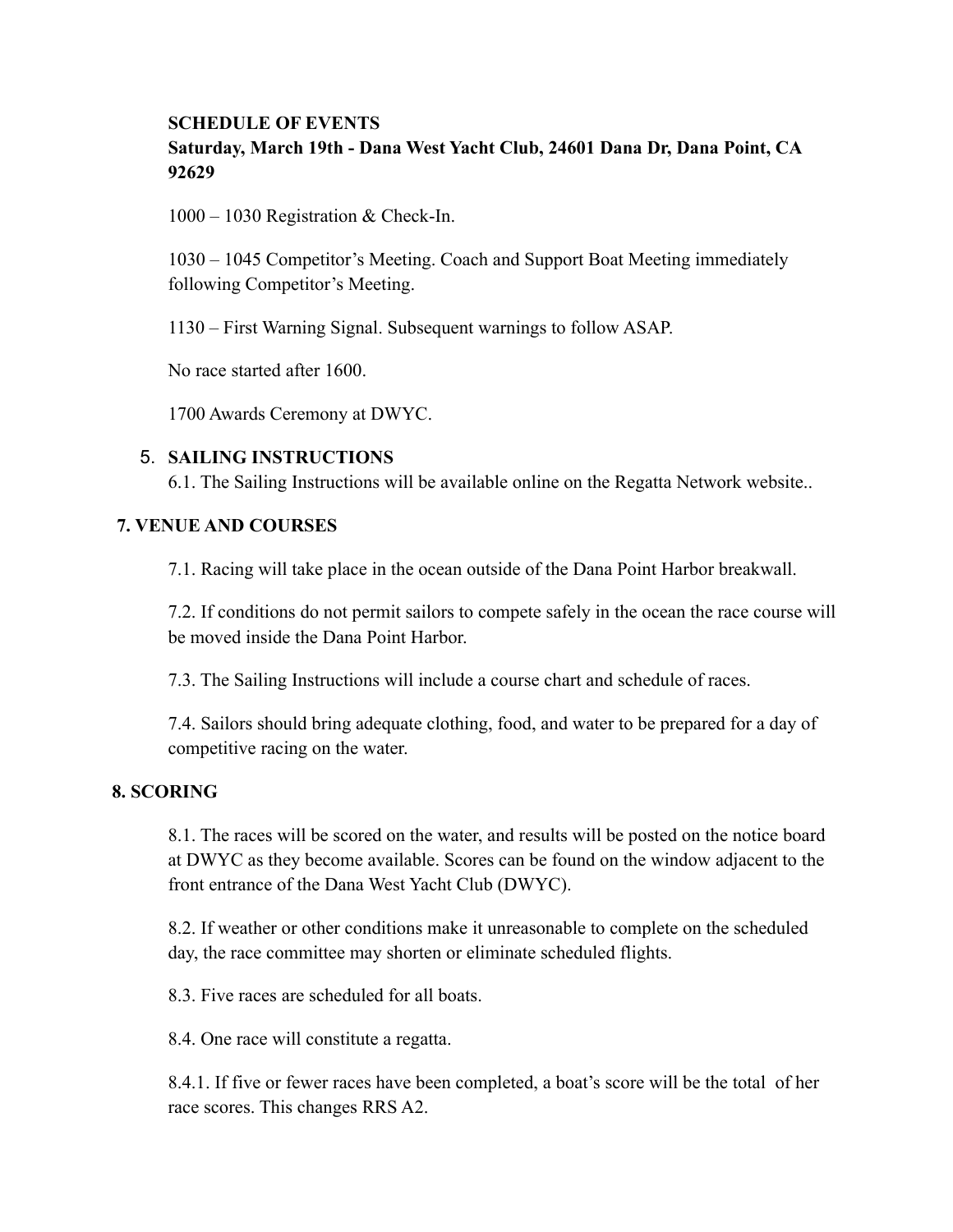#### 9. **SUPPORT**, **COACHING, AND COACH BOATS**

9.1. All coaches and support boats shall identify themselves at the Coach and Support Boat Meeting immediately following the Competitor's Meeting.

9.2. Team leaders, coaches, and other support personnel shall stay outside areas where boats are racing from the time of the preparatory signal until all boats have finished the race or the race committee signals a postponement, general recall or abandonment.

9.3. Boats cannot be stored at DWYC overnight. Arrangements for overnight parking on trailers must be made directly with DWYC.

#### 10.**BOATS AND TRAILERS**

10.1. R.S. Teras are available for charter for the duration of the regatta. The charter fee is \$50 per boat. Please contact the Sailing Director for more information: catherinereynolds.coach@gmail.com

10.2. Boats left on land shall be kept in their assigned places at DWYC for the duration of the regatta unless instructed otherwise.

10.3. Competitors must provide their own dollies and all boats must be clear of any fire lanes.

10.4. Trailers will be kept in the parking lot adjacent to Dana West Yacht Club or as otherwise directed. Competitors bringing trailers should email Dawn Rasmussen  $(dawnras@icloud.com)$  of their intent to bring a trailer to be stored overnight at DWYC.

10.5 Participants may launch their coach boats at the Dana Point Harbor Launch Ramp located at: 1 Dana Point Harbor Harbor, Dana Point, CA 92629.

#### 11.**CLEAN SEAS**

11.1. Competitors are requested to bring refillable water bottles.

#### 12. **PRIZES**

12.1. Trophies will be awarded to the 1st, 2nd & 3rd place overall finishers.

### 13. **DISCLAIMER OF LIABILITY**

13.1. Competitors participate in the regatta entirely at their own risk. See Rule 4, Decision to Race. The organizing authority will not accept any liability for material damage or personal injury or death sustained in conjunction with or prior to, during, or